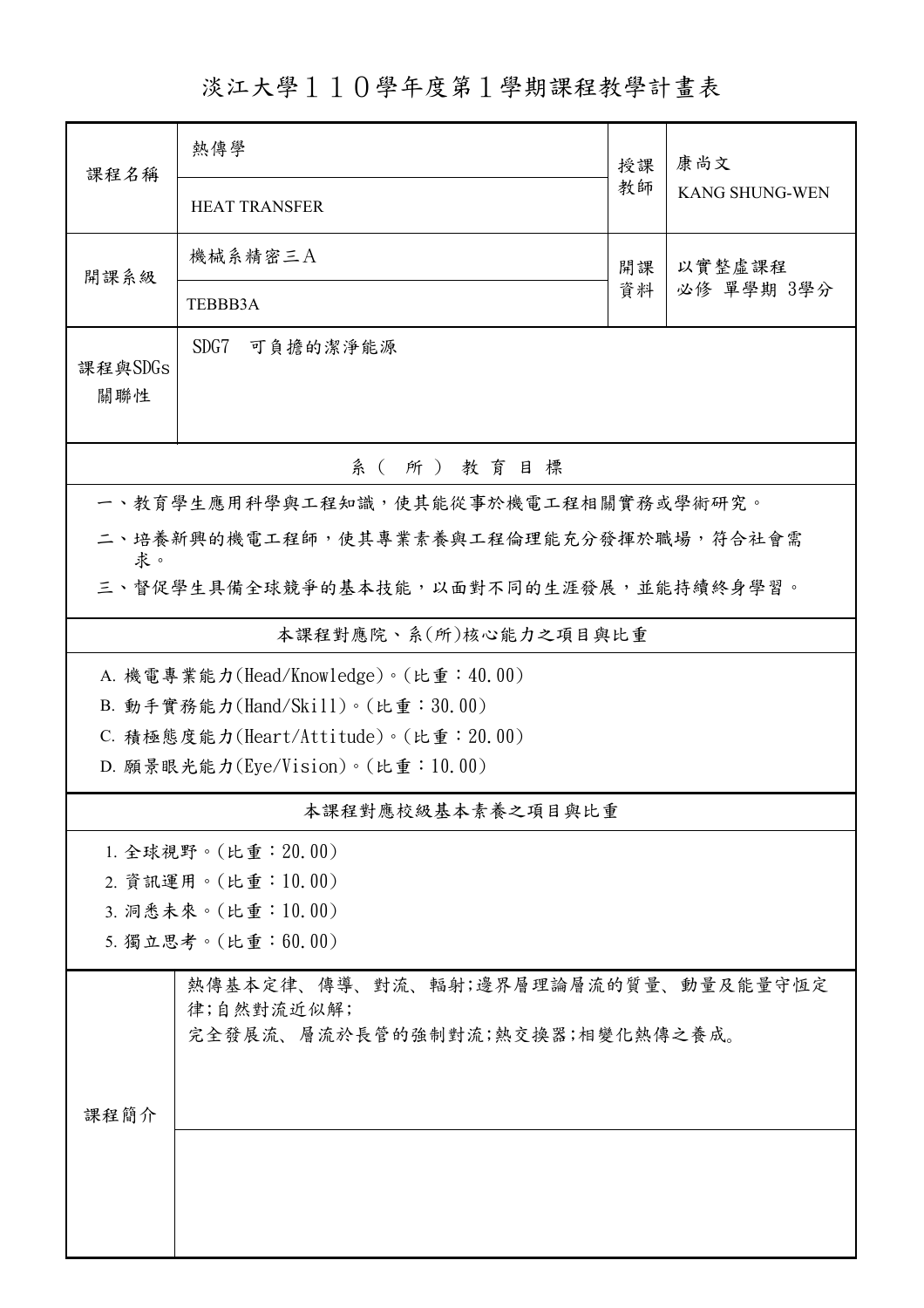|                                                                                                                                        | Basic heat transfer principle: conduction, convection, radiation Convection<br>equation, conservation equations of mass, momentum and energy in the<br>boundary layer Empirical correlation of natural convection, fully developed<br>flow, laminar forced convection in a long tube, heat exchangers, Heat<br>transfer with phase change |                                                      |                                           |                                                              |                                      |  |  |  |
|----------------------------------------------------------------------------------------------------------------------------------------|-------------------------------------------------------------------------------------------------------------------------------------------------------------------------------------------------------------------------------------------------------------------------------------------------------------------------------------------|------------------------------------------------------|-------------------------------------------|--------------------------------------------------------------|--------------------------------------|--|--|--|
|                                                                                                                                        | 本課程教學目標與認知、情意、技能目標之對應                                                                                                                                                                                                                                                                                                                     |                                                      |                                           |                                                              |                                      |  |  |  |
|                                                                                                                                        | 的各目標類型。                                                                                                                                                                                                                                                                                                                                   |                                                      |                                           | 將課程教學目標分別對應「認知(Cognitive)」、「情意(Affective)」與「技能(Psychomotor)」 |                                      |  |  |  |
| 一、認知(Cognitive):著重在該科目的事實、概念、程序、後設認知等各類知識之學習。<br>二、情意(Affective):著重在該科目的興趣、倫理、態度、信念、價值觀等之學習。<br>三、技能(Psychomotor):著重在該科目的肢體動作或技術操作之學習。 |                                                                                                                                                                                                                                                                                                                                           |                                                      |                                           |                                                              |                                      |  |  |  |
| 序<br>號                                                                                                                                 | 教學目標(中文)                                                                                                                                                                                                                                                                                                                                  |                                                      |                                           | 教學目標(英文)                                                     |                                      |  |  |  |
|                                                                                                                                        | 學習熱傳基本定律、傳導、對<br>流、輻射概述                                                                                                                                                                                                                                                                                                                   |                                                      |                                           | Basic heat transfer principle:                               | conduction, convection, radiation    |  |  |  |
|                                                                                                                                        |                                                                                                                                                                                                                                                                                                                                           |                                                      |                                           | 教學目標之目標類型、核心能力、基本素養教學方法與評量方式                                 |                                      |  |  |  |
| 序<br>號                                                                                                                                 | 目標類型                                                                                                                                                                                                                                                                                                                                      | 院、系 $(\text{m})$<br>核心能力                             | 校級<br>基本素養                                | 教學方法                                                         | 評量方式                                 |  |  |  |
|                                                                                                                                        | 認知                                                                                                                                                                                                                                                                                                                                        | <b>ABCD</b>                                          | 1235                                      | 講述、討論                                                        | 測驗、作業、討論(含<br>課堂、線上)                 |  |  |  |
|                                                                                                                                        |                                                                                                                                                                                                                                                                                                                                           |                                                      |                                           | 授課進度表                                                        |                                      |  |  |  |
| 週<br>欤                                                                                                                                 | 日期起訖                                                                                                                                                                                                                                                                                                                                      | 內 容 (Subject/Topics)                                 |                                           |                                                              | 備<br>註<br>(採數位教學之週次,請<br>填「線上非同步教學」) |  |  |  |
| H                                                                                                                                      | $110/09/22$ ~<br>110/09/28                                                                                                                                                                                                                                                                                                                | Course Introduction                                  |                                           |                                                              |                                      |  |  |  |
| $\overline{2}$                                                                                                                         | $110/09/29$ ~<br>110/10/05                                                                                                                                                                                                                                                                                                                | Introduction of conduction, convection, radiation    |                                           |                                                              |                                      |  |  |  |
| 3                                                                                                                                      | $110/10/06 \sim$<br>110/10/12                                                                                                                                                                                                                                                                                                             | One-Dimensional, Steady-State Conduction             |                                           |                                                              |                                      |  |  |  |
| 4                                                                                                                                      | $110/10/13$ ~<br>110/10/19                                                                                                                                                                                                                                                                                                                |                                                      | Conduction with Thermal Energy Generation |                                                              |                                      |  |  |  |
| 5                                                                                                                                      | $110/10/20$ ~<br>110/10/26                                                                                                                                                                                                                                                                                                                | Heat Transfer from Extended Surfaces                 |                                           |                                                              |                                      |  |  |  |
| 6                                                                                                                                      | $110/10/27$ ~<br>110/11/02                                                                                                                                                                                                                                                                                                                | Transient Conduction, quiz                           |                                           |                                                              |                                      |  |  |  |
| 7                                                                                                                                      | $110/11/03$ ~<br>110/11/09                                                                                                                                                                                                                                                                                                                | Introduction to Convection                           |                                           |                                                              |                                      |  |  |  |
| 8                                                                                                                                      | $110/11/10$ ~<br>110/11/16                                                                                                                                                                                                                                                                                                                | 線上非同步教學<br>Boundary Layer Equations for Laminar Flow |                                           |                                                              |                                      |  |  |  |
| 9                                                                                                                                      | $110/11/17$ ~<br>110/11/23                                                                                                                                                                                                                                                                                                                | 期中考試週                                                |                                           |                                                              |                                      |  |  |  |
| 10                                                                                                                                     | $110/11/24$ ~<br>110/11/30                                                                                                                                                                                                                                                                                                                | External Flow                                        |                                           |                                                              |                                      |  |  |  |
| 11                                                                                                                                     | $110/12/01$ ~<br>110/12/07                                                                                                                                                                                                                                                                                                                | Internal Flow                                        |                                           |                                                              |                                      |  |  |  |